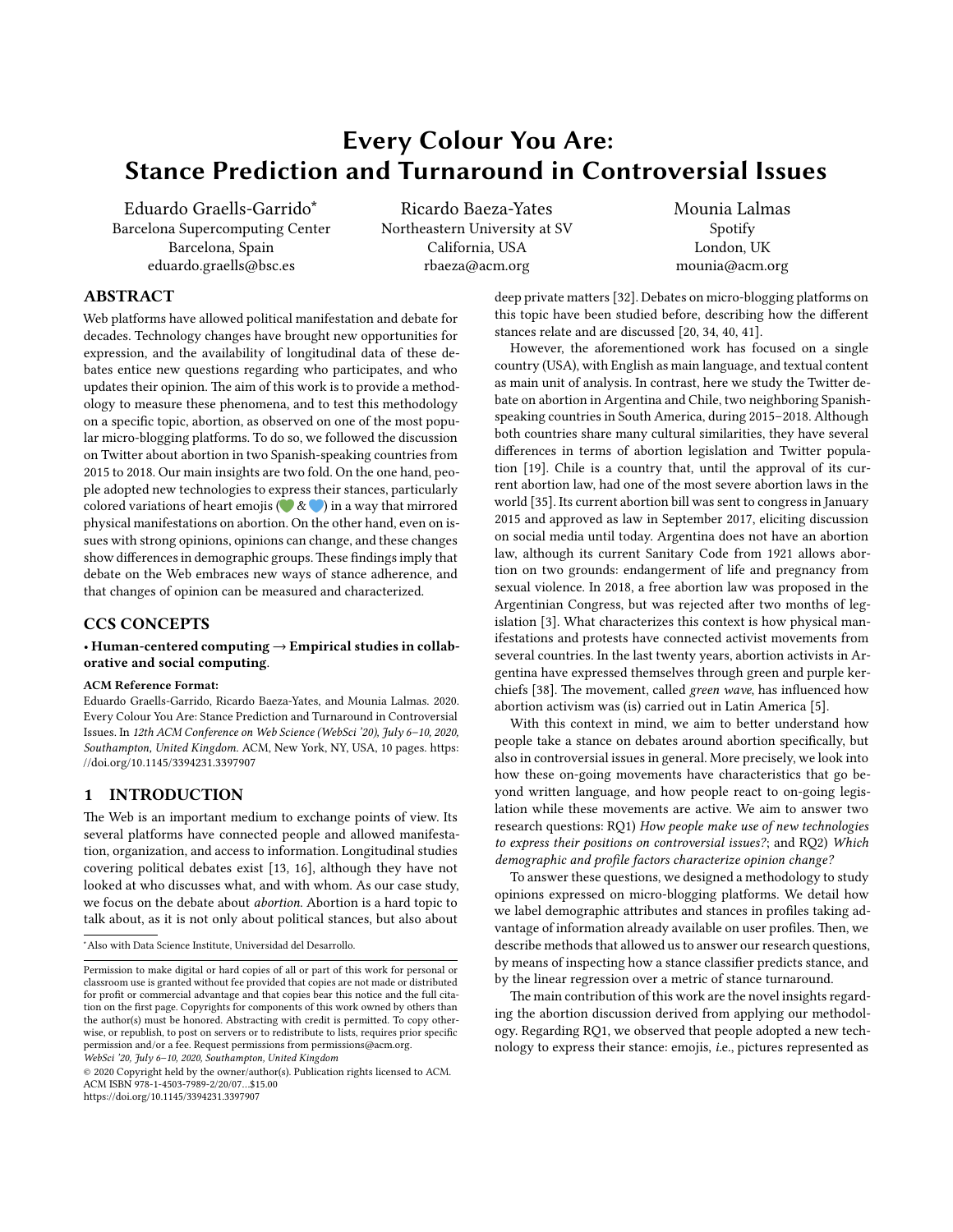encoded characters in text, part of mainstream text-input user interfaces. Particularly, heart colored emojis ( $\&$   $\&$   $\bullet$ ) are strong predictors of stance, both in tweet content and user profiles. Regarding RQ2, we observed that turnarounds in abortion stance can be inferred, identifying how demographic and profile characteristics explain the variations in stance after important events on the issue, such as legislative actions in Congress.

In conclusion, this paper showcases how the analysis of a longitudinal discussion can support the analysis of socially relevant phenomena: how people express their stances, mirroring physical manifestations, and what are the characteristics of people that change their views in time, enabling the measurement of how different events impact stance of people. In an ever-changing world, embracing Web platforms brings also new ways of expression.

# **2 RELATED WORK**

Twitter has been a platform that has enabled the study of controversial discussion at scale [15]. In relation to abortion, different perspectives have been studied: how people from each stance interacts with others [40]; the linguistic characteristics of ideological discourse [34]; and the spread of anti-abortion policy [41]. To characterize stances on these types of controversial issues, stances must be predicted, as they are not always explicit. Two types of approaches are common. Stance can be predicted using network interactions, based on the assumption that like-minded people are more likely to interact [14, 15]. In addition, lexical analysis have shown to allow predicting stance as vocabulary within stances tend to have strongly associated words [10, 26]. However, stance prediction is not a fully solved problem. For instance, participating in the debate and taking a stance are two actions that are assumed to be the equivalent, but are not [42]. In our work we apply a mixed approach, and define an *undisclosed* stance to account for participation in the debate without disclosing stance.

In the lexical approach, a common feature is the usage of hashtags in micro-post content (*e*.g., #freeabortion, #notoabortion). Hashtags are a form of expression native to the Web that is increasingly associated with physical manifestations of political debates and protests [37]. We believe that current-generation webtechnologies, such as emojis, a focus of this paper, are missing in these studies. Doing so poses challenges, for instance, as there are cultural differences in emoji usage [2], and there can be several interpretations of the same emoji [27]. Nevertheless, emojis are so popular that people constantly request new ones [12]. In addition, their usage patterns allow to predict user characteristics, such as gender [7]. In our context, emoji has been analyzed in political discussion on social networks [25], but only with respect to what representation is best for predicting the emoji to be used in text, regardless of its actual meaning, *i.e.*, the work would be similar in a non-political discussion. Although they are typically understood as emotional or sentiment cues [11], we find that emojis are a powerful predictor of abortion stance in Argentina and Chile, not only in micro-post content, but also in profile elements—mirroring how colored kerchiefs are used in physical manifestations [5, 38]. To the extent of our knowledge, this association between stance on controversial issues and emojis has not been described before.

Longitudinal studies on political debate on Twitter exist. Eight years of debate on Twitter in the USA showed that polarization gradually increased in time, in terms of people supporting democrat/republican politicians [16]. Five years of debate on the same country provided insights on how physical-world events had impact on virtual discussion [13]. On a smaller scale, four months of Twitter debate on judicial decisions on same-sex marriage showed that Supreme Court decisions polarized the public and generated emotional shifts in public opinion [8]. While our motivation is similar to longitudinal works such as Garimella et al. [13], our analysis differs in focus. Our attention is not on how polarization evolves in time, instead, we identify users who have changed their views before and after an important event for the discussion, and find which demographics and profile characteristics relate to stance turnaround (or the absence of it).

# **3 DATASET**

We describe the dataset used to study the abortion legislation debate on Twitter, the case study in this work. The analysis has a temporal coverage of four years of Twitter debate (2015–2018), a geographical coverage of two countries (Argentina and Chile), and a political coverage of two abortion laws (one approved, one rejected). Chronologically, the debate started with the abortion bill proposed in 2015 by Chilean former President Bachelet, and approved as law in 2017. In Argentina, the legislative debate was held in 2018, during President Macri's period.

On Twitter, users have a profile and publish micro-posts, usually with limited number of characters allowed (currently 280). Each micro-post (a *tweet*) may contain multimedia items, hashtags (or topic indicators, *e.g.*, #abortion), mentions of others users, and links to websites. A micro-post may also be published again by someone else than its original author (in Twitter, this is known as *retweeting*), cited or quoted, and replied to.

User profiles in Twitter contain the following features: a *screenname* or alias, a full name (which may not be validated), an optional location in free text form (eventually fictional [24]), an optional self-description or biography, an optional URL, the number of published micro-posts, the number of followers or subscribers, and the number of friends or subscriptions to other profiles.

We crawled tweets using the Twitter Streaming API between January 1, 2015, and December 31, 2018. The query parameters were keywords related to abortion, composed into a query using the OR operator, and applied to the tweet content. The keyword set included general abortion vocabulary (*e.g.*, aborto(s), tenses of *to abort* in Spanish), hashtags, both general (*e.g.*, #aborto3causales –abortion three grounds–, #noalaborto –no to abortion–)<sup>1</sup> and contextual (*e.g.*, #marchaabortolegal –protest for legal abortion– ), mentions to accounts involved in the debate (*e.g.*, public health institutions, NGOs), and phrases (*e.g.*, "pregnancy interruption").

Initially, the dataset contained 31.4M tweets from 1.8M users. This dataset was pre-processed and filtered to ensure that we analyzed discussion and debate. Firstly, we identified users who self-reported their gender (male, female) and country (Argentina,

<sup>&</sup>lt;sup>1</sup>In Chile, the law allows abortion under three grounds: "endangerment of a woman's life; embryonic anomaly or malformation incompatible with life; and pregnancy arising from sexual violence" [29].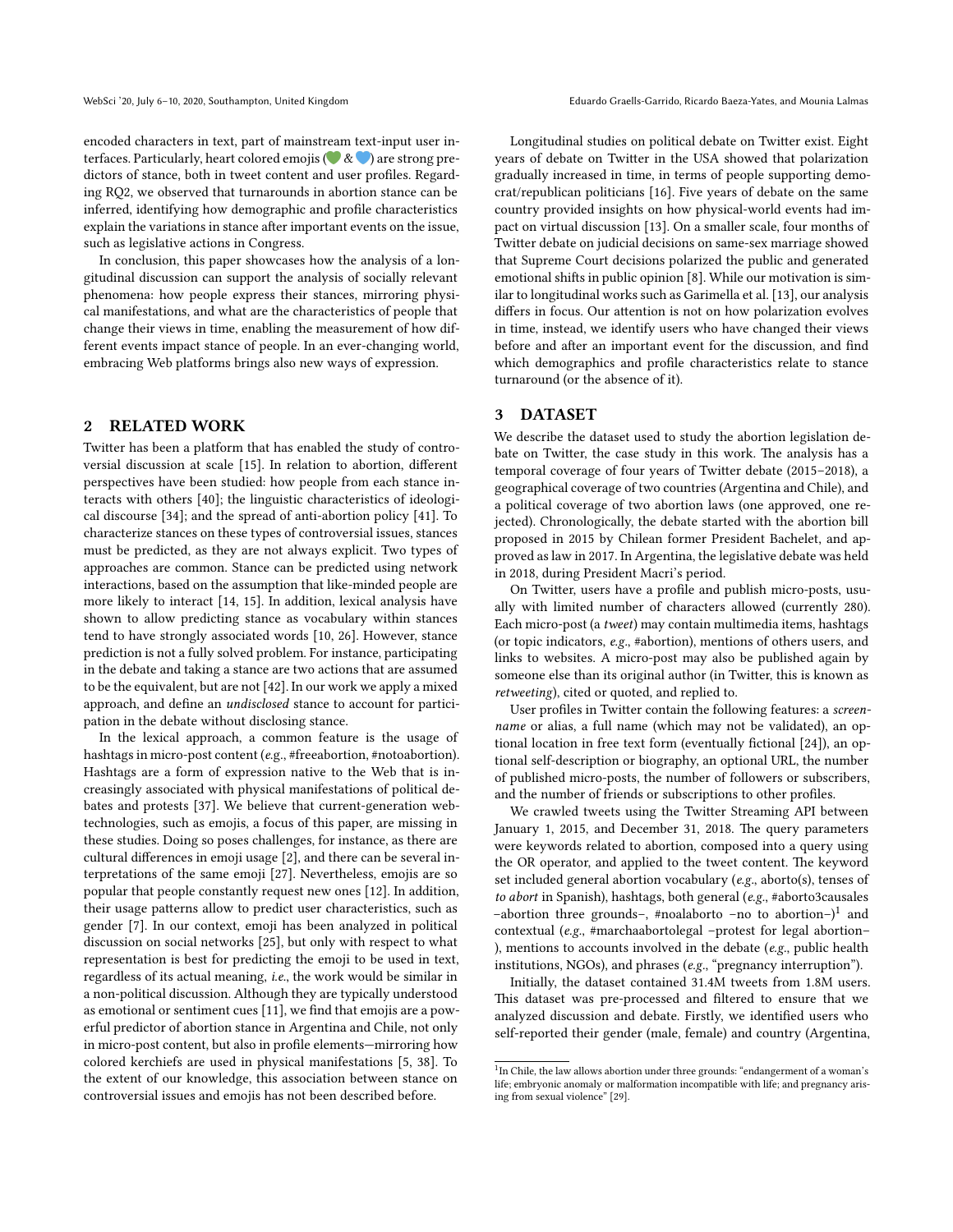

**Figure 1: Weekly tweet volume in the period of study. Each box represents a legislation event. Events in 2015–2017 happened in the Chilean Congress. Events in 2018 happened in the Argentinian Congress. Words represent the most relevant terms for every year of discussion. Some weeks presented crawling interruptions (in 07/2016, 09/2016, 12/2017, 01/2018).**

Chile) on their profiles. We then proceeded to propagate these labels to the rest of the dataset using a classifier (Section 4 details this process). Only those profiles with valid gender and location attributes (either self-reported or predicted with high confidence) were kept. Secondly, we filtered out users that did not belong to the largest connected component (LCC) of the discussion network (comprised of retweets, mentions, replies, and quotes). The LCC contained 84% of the nodes in the network, and the second LCC had less than 0.01% of nodes. As a result, the final dataset was comprised by 6M tweets from 663K users.

Figure 1 shows the weekly volume of tweets and yearly-relevant terms. We observe several peaks, most of them occurring around legislative events. Word relevance was estimated using Log-Odds Ratio with Uninformative Dirichlet Prior [28], which weights the frequency of words in a similar way to TF-IDF, but without overweighting low frequency features. Relevant words include topic related ones, such as *clandestino* (*clandestine*, 2018), *terapéutico* (*therapeutic*, 2015), *causales* (*grounds*, 2017); political parties (*DC* and *UDI* from Chile, in 2015 and 2016); and politicians (*@mbachelet* and *Kast* from Chile, 2017). The weight of in 2018, and related words to it (*pañuelo* –*kerchief* –, *verde* –*green*–), hints that such graphical elements may have some importance in our analysis.

We analyze this abortion debate to contribute insights on two aspects: the expressiveness of stance in web-based technology and the analysis of turnarounds. In the next section we describe the methodology applied to this dataset.

# **4 METHODOLOGY**

This section details our proposed methodology to analyze discussions on controversial issues. The methodology is defined through the following steps: *data pre-processing*, *user profile labeling with*

*demographic and stance attributes*, *classifier validation and application*, and finally how we *use the user profiles and the outcomes of the classifier* to answer our research questions. A schematic diagram of the methodology is shown on Figure 2.

### **4.1 Data Pre-Processing**

At this stage, the dataset of micro-posts contains potentially relevant content related to the controversial issue under study. To ensure relevancy, a typical pre-processing pipeline includes filtering based on rules to discard content that contains keywords associated with the discussion, but are used in a different context.<sup>2</sup>

The purpose here is to build a feature matrix from relevant content, where each user is a row and each feature is a column. The features include user data such as profile, micro-posts published, and interactions with other users. The feature matrix itself is a horizontal concatenation of multiple matrices, defined as follows:

- (1) A user-term matrix, where a cell  $(i, j)$  contains the number of times user *i* has used the term *j* in his/her/their tweets. Terms include words, hashtags, user names, URLs, and emojis. We only consider terms that occur at least 50 times, and we discard stopwords.
- (2) A second user-term matrix, where a cell  $(i, j)$  contains the number of times user *i* has used the term *j* in his/her/their biographical description. We only consider terms that occur at least 10 times. We built a custom lexicon of words with semantic categories, which are also considered in this matrix. The lexicon includes categories such as social media (*e.g.*, *Ig* or *Snap*), profession words, celebrity accounts, etc.
- (3) A matrix of one-hot encoded features. These features include profile meta-data such as the domain of the user home

<sup>2</sup>Expressions regarding abortion as insult are common in Argentina, as in "you were aborted by a whale." It was an enormous effort to account for these informalities.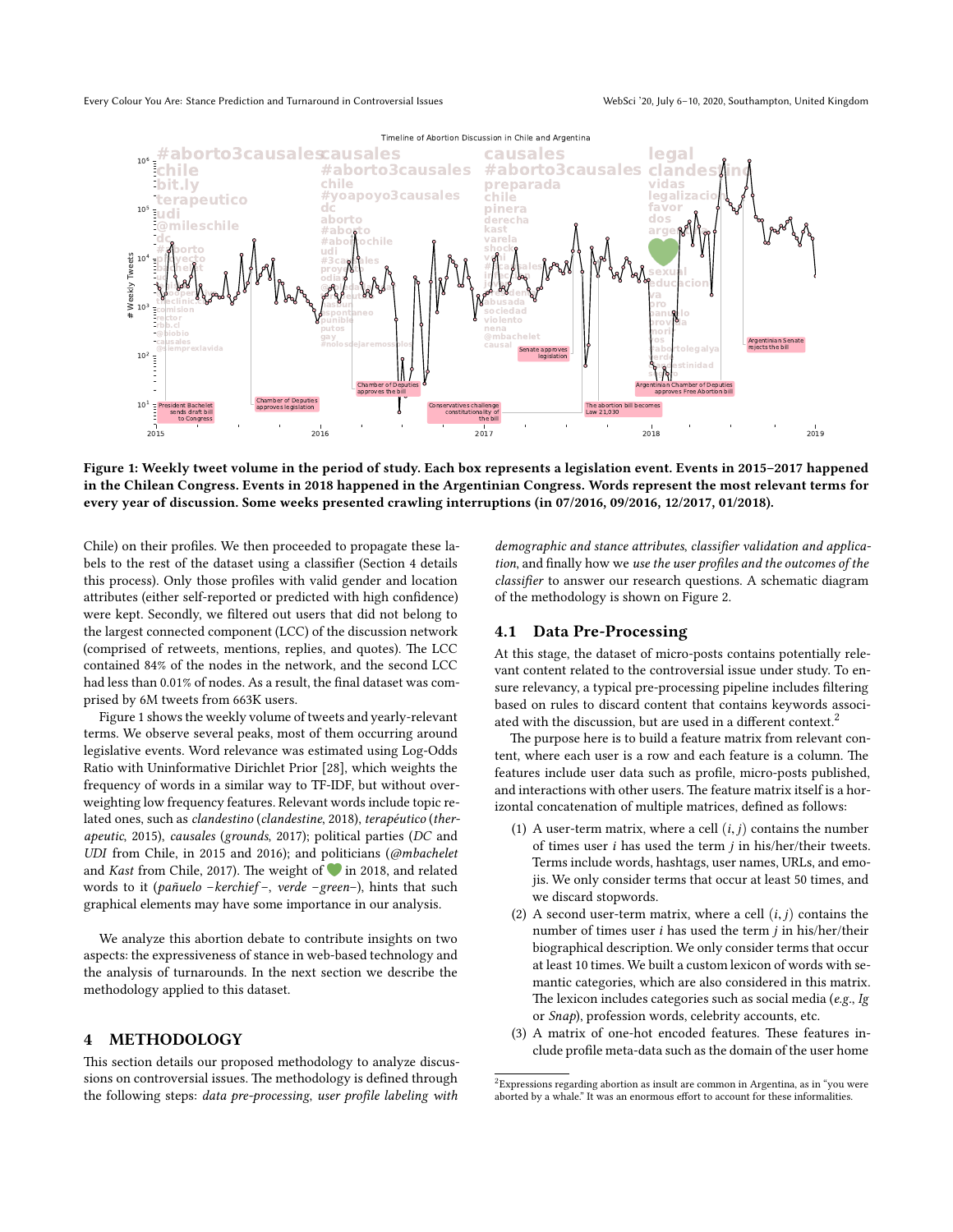WebSci '20, July 6–10, 2020, Southampton, United Kingdom Eduardo Graells-Garrido, Ricardo Baeza-Yates, and Mounia Lalmas



**Figure 2: Schematic diagram of the proposed methodology.**

page, a time-zone (if available), the number of emojis in the profile description, and the use of each emoji in the account's reported name.

(4) Two adjacency matrices. One of retweets, where a cell (*i*, *j*) contains the number of times user *i* has retweeted user *j*; and one of mentions, replies, and quotes, where a cell (*i*, *j*) contains the number of times user *i* has written tweets directed at user *j*.

This feature matrix is used in the following two steps, user profile labeling, and classifier validation and application.

#### **4.2 User Profile Labeling**

To answer our research questions, we need to know various characteristics of user profiles. We predict them using a classifier, but first we need labeled data. This step in our methodology takes care of generating labeled subsets of users for each needed profile characteristic. The overall approach is simple, but non trivial: we rely on self-reported information, both in explicit and implicit disclosures of the relevant attributes.

4.2.1 Location (binary). To label a user location, we check their self-reported location name against a manually built gazetteer for all locations within the countries of interest.

4.2.2 Gender (binary). To label a user gender, we first check their first name in the reported full name, by checking from a list of known names. For users without an identifiable name, we check their biographies for typical expressions disclosing gender (*e.g.*, "Mother of two kids"). This list of expressions is built manually, as it is dependant on the main language of the dataset (but not on the specific issue under analysis).<sup>3</sup>

4.2.3 Age (cohorts). To label age we match common phrases in biographies that contained age or date of birth (*e.g.*, "25 years old" [36] in Spanish). Instead of focusing on the exact age, users are grouped into four age cohorts (< 18, 18-29, 30-39,  $\geq$  40). Identifying people in the fourth cohort is arguably harder, as they are

less likely to report their age (based on our experience). Thus, manual labels of these profiles may be required.

4.2.4 Stance on a Controversial Issue (abortion, binary). To label stance we follow two strategies. The first one is similar to labeling demographic attributes, with the exception that instead of patterns in phrases, we look for seed patterns and keywords associated with each stance. The second one is to build a set of manually labeled users that do not comply with these patterns.

Before applying seed patterns and keywords, we need to define the actual stances under study. In abortion there are two main stances, colloquially denoted *pro-life* and *pro-choice*. Although commonly used, these terms are semantically overloaded, *i.e.*, they carry an implicit false leaning on behalf of the opposite stance [21]. Therefore, we adopt these two stances: *opposition* (instead of pro-life), and *defense* (instead of pro-choice). We use domain knowledge from our previous work analyzing the abortion discussion [19] to build a list of seed patterns and keywords. Table 1 shows a subset of the seed patterns and keywords used to label users to each stance in Argentina and Chile, including words, expressions, hashtags, activist accounts, and campaign accounts associated with each stance (the table includes translations and explanations). Given that keyword usage is not exclusive to each stance (for instance, due to hashtag hijacking [22]), we only label users that match these patterns for one stance but not for the other.

As result, we have a labeled subset of the dataset with demographic and stance labels. Next, we describe how to propagate these labels to the rest of the dataset.

# **4.3 Classifier Validation and Application**

We follow a bootstrapped approach to predict profile characteristics for all users: we learn using the labels obtained from the previous step, and then propagate them to the rest of the dataset [31].

4.3.1 Classifier Training and Validation. For each profile characteristic we want to predict, we train a XGBoost (XGB) classifier [6]. XGB is a gradient boosting algorithm based on decision trees. It

 $3$ Spanish is a gendered language. In contrast to English, neutral pronouns do not exist.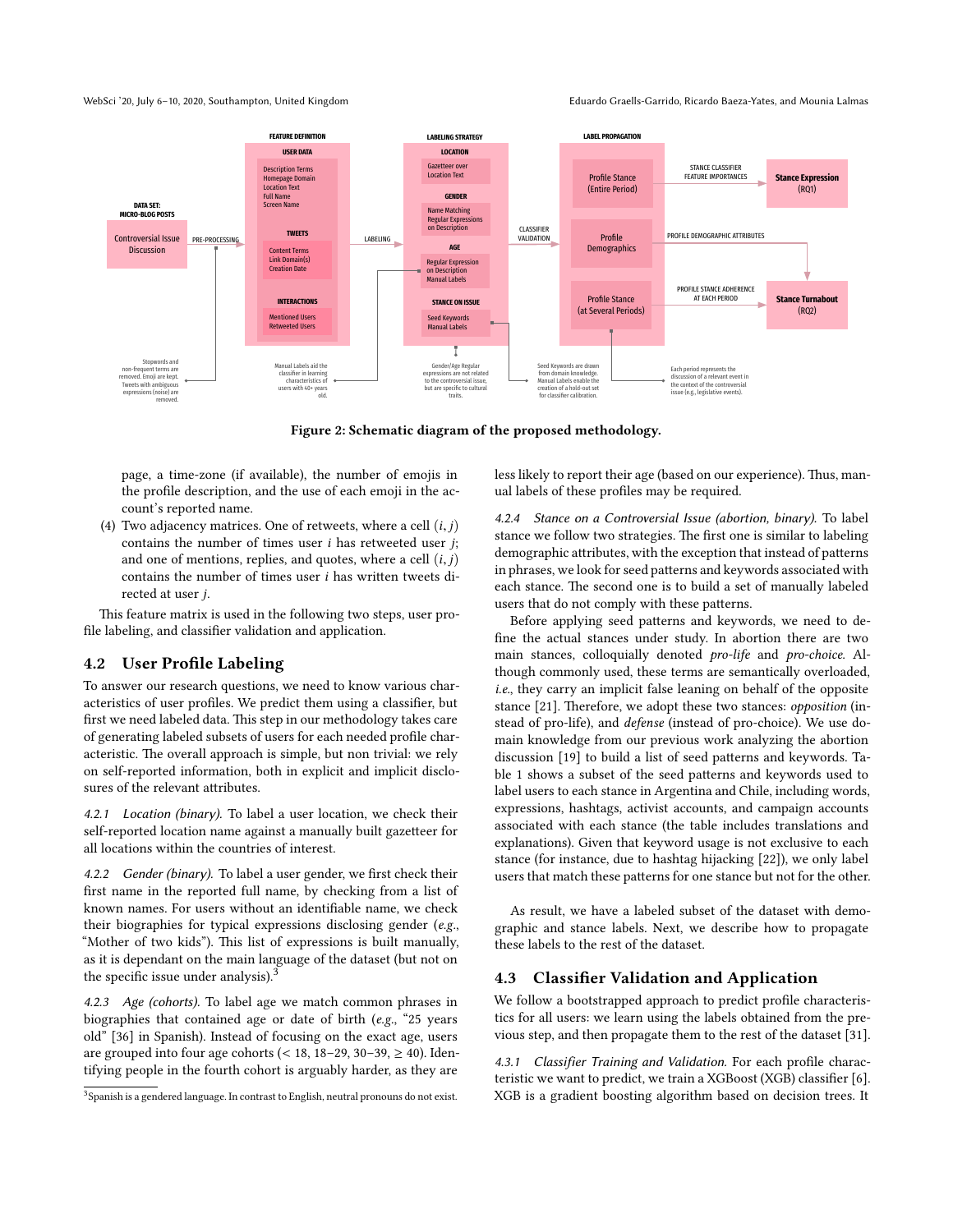Every Colour You Are: Stance Prediction and Turnaround in Controversial Issues WebSci '20, July 6-10, 2020, Southampton, United Kingdom

**Table 1: Seed patterns for each abortion stance.**

| Stance     | Patterns in Biography                                                                                                                                                                                                                                                                                                                                                                                                                                                                                  | Patterns in Tweets                                                                                                                                                                                                                                           |
|------------|--------------------------------------------------------------------------------------------------------------------------------------------------------------------------------------------------------------------------------------------------------------------------------------------------------------------------------------------------------------------------------------------------------------------------------------------------------------------------------------------------------|--------------------------------------------------------------------------------------------------------------------------------------------------------------------------------------------------------------------------------------------------------------|
| defense    | #abortolegal (#legalabortion),<br>#abortolibre (#freeabortion),<br>#abortoseguro (#safeabortion),<br>#abortogratuito (#freeabortion),<br>feminista (#feminist), a favor del<br>aborto (supports abortion),<br>#proeleccion (#prochoice), #prochoice                                                                                                                                                                                                                                                    | @abortolegalcl<br>(activist account),<br>#nobastantrescausales<br>(#threegroundsarenote-<br>nough), #seraley<br>$(\#it will be law),$<br>@CampAbortoLegal<br>(campaign)                                                                                      |
| opposition | @siemprexlavida (@alwaysxlife),<br>derecho a la vida (right to live),<br>#antiaborto (#antiabortion),<br>contrario/a al aborto (against<br>abortion), #stopaborto, las dos vidas<br>(the two lives), cristiano/a (christian),<br>#salvemoslasdosvidas<br>(#savethetwolives), aborto no es la<br>solución (abortion is not the solution),<br>#siempreporlavida (#alwaysforlife),<br>#porlasdosvidas (#forthetwolives),<br>#profamilia (#profamily), #provida<br>(#prolife), #noalaborto (#notoabortion) | #salvemoslasdosvidas<br>(#letssavethetwolives),<br>#sialavida (#yestolife),<br>#abortolegalno<br>(#notolegalabortion),<br>#noalaborto<br>(#notoabortion),<br>#noesley (#itsnotlaw),<br>@mmreivindica<br>(activist account),<br>@noalaborto arg<br>(campaign) |

works by training a number of weak learners using randomly built small subsets of the data, and then returning the fraction of learners that predict each possible category.<sup>4</sup> To avoid over-fitting we train with early stopping, by using a validation set of 20% of the training observations. We also remove columns from the feature matrix that were used for labeling. This includes numbers with two or four digits, used in age cohort labeling, and seed keywords for each stance, as they perfectly separate users from both groups and our aim is to predict a stance for users that do not use these terms in their content. Finally, to validate the predictive performance of each classifier, we measure precision and recall using 5-fold cross-validation.

4.3.2 Predicting Demographic Characteristics. In tree-based models, the classification output is the proportion or weak learners that vote for each stance in a prediction, which we interpret as the prediction confidence of a given profile characteristic for a specific user. We only accept classification outcomes above the following thresholds: 0.7 for gender and location, and 0.65 for age (selected manually through experimentation).

4.3.3 Stance Adherence Probabilities. Since in abortion there are two stances, the prediction confidence of one stance is symmetrical with respect to the other, which allows us to work using one stance as unit of analysis without losing generality. However, the complexities of the issue under analysis pose two challenges. First, using seed keywords to label user stance means that only users with extreme positions on the stance spectrum are labeled. Hence, the XGB classifier makes the implicit assumption that all users have extreme views on the issue. This may not be realistic, as not all people has their views positioned in those extremes, and some people may have an undecided position [42]. Second, it is not clear if the proportion of stances in the labeled set of users is the same

as in the non-labeled set [4]. For instance, a prediction confidence of 0.5 may not imply an undecided profile, because these values are not real probabilities.

We address both challenges by converting stance prediction confidence into probabilities by calibrating the classifier [4]. For calibration to work effectively, the dataset used for this purpose should be disjoint from the one used for training. Here we use the set of manually labeled users with stance from the previous step to calibrate the XGB prediction outcomes with Platt's calibration method [30], converting them into stance adherence probabilities. This allows us to classify users into three classes: *opposition* (probability of *defense* label *p*(defense) within [0, 0.4[), *undisclosed* ( $p$ (defense) within (0.4, 0.6[), and *defense* ( $p$ (defense)  $\geq$  0.6).

At this point, we have a dataset with labels either through user reporting, or through prediction with high confidence thresholds. The next steps provide answers to our research questions.

# **4.4 Measuring Stance Expression**

Our first research question is concerned with how people express their stance. It is known that specific traits of language and linguistic focus are associated with abortion stances [34, 41]. In terms of the Web, this is translated to hashtags and links. However, as new technologies enable other forms of communication, such as emojis [12], we also ask ourselves whether these new ways of expression can be associated with stance.

A first glimpse into the potential answer of stance expression can be obtained by looking at the predictive power of features. Recall that gradient boosted trees are weak learners that are trained on a subset of the data, both in terms of observations and features. In XGB, the feature importance, defined as*total gain*, quantifies the importance of a feature through the whole set of learners. There, an important feature not only helps in classification (tree building), but also in improving the accuracy of trees (boosting).

Therefore, we quantify how features relate to stance expression by grouping them into types (emojis, terms, links, *etc.*), and estimating whether the mean feature importance of each type is statistically different from the rest. We apply the Tukey's HSD test, which compares all possible pairs of means, and corrects for family error rates, effectively answering our research question.

# **4.5 Inferring Stance Turnarounds**

Usually, the stances related to controversial issues are analyzed as a static phenomenon. Indeed, in our first question, we infer a single predominant stance for users in the whole period under analysis. However, a feature matrix can be built for any period of time, enabling the prediction of stance probabilities at different time windows within the dataset. As a result, for each time window, the difference in predicted probabilities may indicate whether users changed their leaning toward a stance or remained in their previous position. A change in stance is known as a *turnaround*.

To analyze turnarounds, we compare two time windows separated by an event, in a similar way to how natural experiments work. For instance, legislation events and court decisions do not depend on the discussion in social media, but they may stimulate such discussion (see Figure 1). We therefore select users who were

<sup>4</sup>The parameters for each classifier are as follows: 300 *estimators* (the number of trees or weak learners), a *learning rate* of 0.1 (how much the feature weights decrease after each iteration to avoid over-fitting), and a *max delta step* of 1 (the maximum change in a tree leaf from one iteration to the next).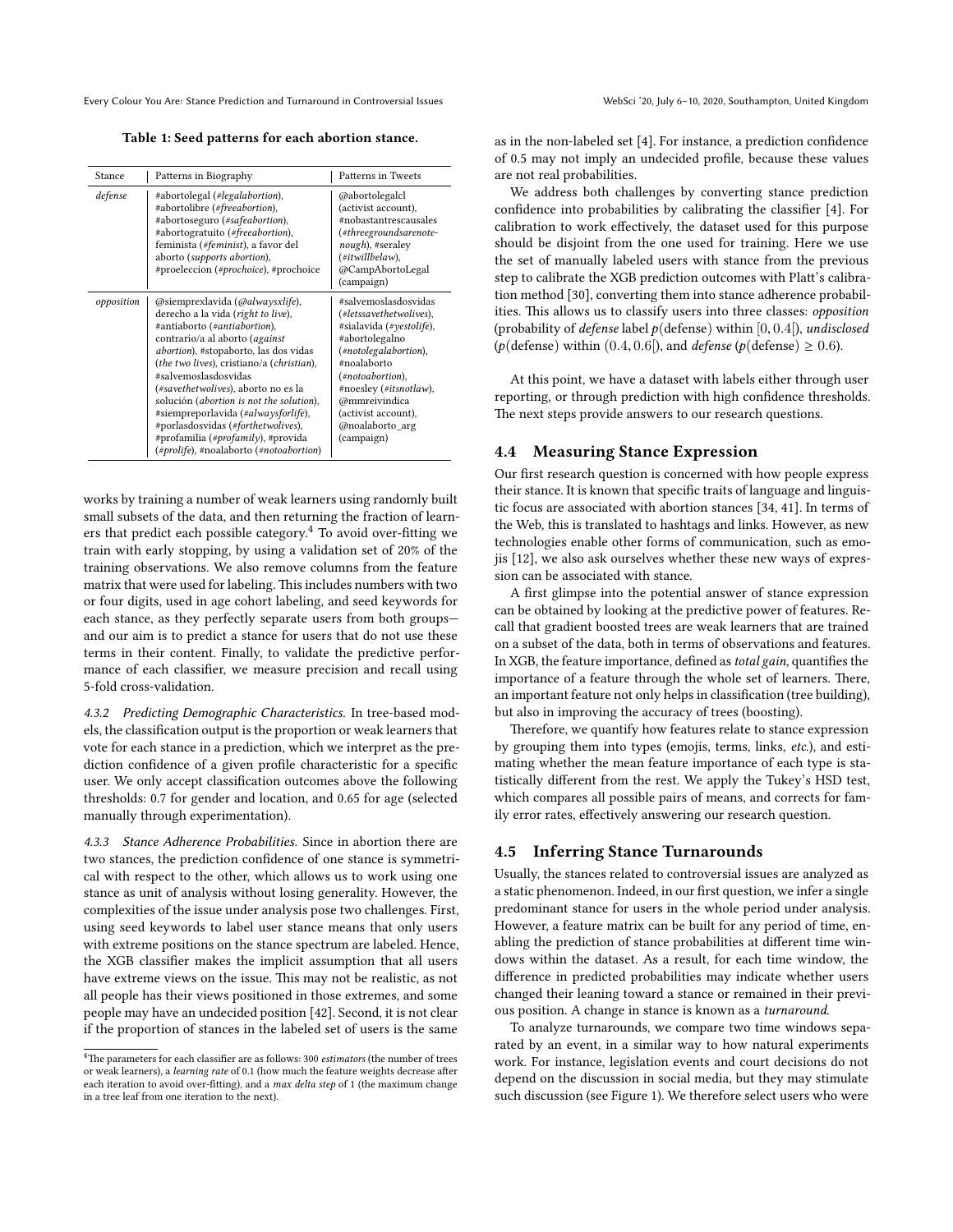**Table 2: Classification metrics of demographic attributes and stance (5-fold cross validation, with the exception of the hold-out set for stance classification).**

| Attribute                          | Labeled N | Precision     | Recall        |
|------------------------------------|-----------|---------------|---------------|
| Gender                             | 212,302   | $0.71 + 0.02$ | $0.68 + 0.03$ |
| Location                           | 122,105   | $0.93 + 0.04$ | $0.93 + 0.04$ |
| Age Cohort                         | 10.902    | $0.72 + 0.01$ | $0.64 + 0.04$ |
| <b>Stance</b>                      | 26.994    | $0.93 + 0.02$ | $0.92 + 0.03$ |
| Stance (Hold-out manually labeled) | 1.019     | 0.88          | 0.84          |

active in both time windows, and build the corresponding feature matrices for each period. By applying the XGB stance classifier to each matrix, we obtain stance adherence probabilities for each user and period. The difference between two periods is defined as:

$$
\Delta(t_0, t_1, u) = p(\text{defense}_{t_1} \mid u) - p(\text{defense}_{t_0} \mid u),
$$

where  $\Delta(t_0, t_1, u)$  lies in the range [-1, 1]. When  $\Delta = 1$ , the turnaround is completely toward *defense*. When  $\Delta = -1$ , the turnaround is completely toward *opposition* (recall that *p*(defense) is symmetrical with the probability of being in *opposition*). A value of  $\Delta = 0$  implies no change in opinion between periods for the corresponding user *u*.

To answer our second research question, we infer the relationship between profile characteristics and turnaround categories (or its absence, *i.e.*, to *remain* in a stance). As profile characteristics, we consider demographic features, as well as attributes easily obtained from each profile, including the number of followers, the number of followees, an activity ratio (number of tweets divided by account age in days), account age (in years), the stance predicted in the first period, and the usage of important terms in expressing opinion (a potential result from RQ1). This would allow to test social hypotheses, for instance, if popular accounts are less likely to change opinion due to their exposure, or whether as people get older, they become more conservative.

We measure the relationship between the aforementioned variables and the value of  $\Delta$  through adjusting a linear regression:

$$
\Delta = \beta_0 + \beta \cdot X + \epsilon,
$$

where *X* is a user feature vector,  $\beta$  is the regression coefficients vector,  $\beta_0$  is the intercept, and  $\epsilon$  is the error term. The value of each element in  $\beta$  describes whether the corresponding feature is significant for stance turnaround.

The series of methods defined in this section, while drawing from previous work in the literature, provide a way to measure new aspects of stances in abortion as seen on micro-blogging platforms, namely, expressiveness and turnarounds. Next, we describe the results of applying these methods to our use case.

# **5 RESULTS**

We present the results of applying our methodology (Section 4) to the abortion debate in Argentina and Chile (Section 3).

We start with describing the performance of the demographic attributes (gender, location, age cohort) and stance classifiers applied to the 663,340 users in our dataset. Table 2 reports the performance metrics, estimated using 5-fold cross validation. We obtain the best

WebSci '20, July 6–10, 2020, Southampton, United Kingdom Eduardo Graells-Garrido, Ricardo Baeza-Yates, and Mounia Lalmas

**Table 3: Distribution of users per demographic group.**

| Country   | Gender $< 18$  |               | $18 - 29$     | $30 - 39$     | >40          | n/a            |
|-----------|----------------|---------------|---------------|---------------|--------------|----------------|
| Argentina | Female<br>Male | 15.10<br>5.48 | 12.32<br>8.98 | 0.48<br>0.87  | 1.06<br>2.77 | 71.04<br>81.91 |
| Chile     | Female<br>Male | 1.75<br>0.27  | 7.68<br>549   | 4.67<br>4 9 9 | 4.14<br>5.23 | 81.76<br>84.02 |

**Table 4: Top features of profile demographic characteristics.**

| Attribute  | <b>Top Features</b>                                                                                                                                                                                                                                        |
|------------|------------------------------------------------------------------------------------------------------------------------------------------------------------------------------------------------------------------------------------------------------------|
| Gender     | , morir (to die), profile:ingeniero (male engineer), cuerpo<br>(body), profile:n emojis, pibas (Argentinian word for<br>girls), name: , profile: , profile:abogada (female lawyer),<br>[sport words in the profile]                                        |
| Location   | timezone:Santiago, causales (grounds), #aborto3causales<br>(#abortion3grounds), Chile, legal, #abortolibre (#freeabortion),<br>libre (free), [social media keywords on the profile], favor,<br>profile:n emojis                                            |
| Age Cohort | dominio (domain), home page: instagram.com, objetores (objects),<br>fav (social media slang), profile:n emojis, director,<br>#aborto3causales (#abortion3grounds), profile:estudiante<br>(student), cambiar (to change), Pichetto (Argentinian politician) |

performance for location and stance, precision of 0.93 for both and high recall (0.93 and 0.92, respectively). The performance of the gender prediction is below recent work using deep learning [39] by 0.18, and the performance of the age cohort prediction is above the same approach [39] by 0.23. Arguably the scenarios are not directly comparable, due to differences in using content-specific and general datasets. For instance, age prediction performance is good, but the size of the validation dataset is small.

To account for potential prediction errors, we only consider predictions where the confidence is above specific thresholds.This particularly affects the age attribute, as 75.4% of user age predictions were below the acceptance threshold (see Table 3 for the distribution of predicted demographic characteristics). We kept those users, as they may have posted relevant information. For location, Argentinian users makes 86% of the dataset. An imbalance was expected, as Argentina has around three times the population of Chile. This pronounced imbalance suggests that the population in Argentina has different Twitter adoption patterns [19].

Table 4 shows the most important features in predicting demographic characteristics. Colored heart emojis play an important role in predicting gender (note that previous analysis of emoji usage only identified  $\blacktriangledown$  as associated with gender [7]), and words associated with the abortion debate are relevant to gender too (e.g *morir* –to die–, and *cuerpo* –body–). When predicting location, the most important features include timezone, local hashtags (*e.g.*, *#aborto3causales* refers to Chilean legislation), and the mentioning of other social-media sites on the biography, which may be related to different usage of social-media in the two countries [19]. For age, important features include having a link to an Instagram account, using social-media slang (*e.g.*, *fav*), the total number of emojis in the description, and having the word *estudiante* –student– in the biography. These observations are in general not surprising, but they show insights on the usage of emojis, in terms of which ones (gender) and how many (age) help in classifying users.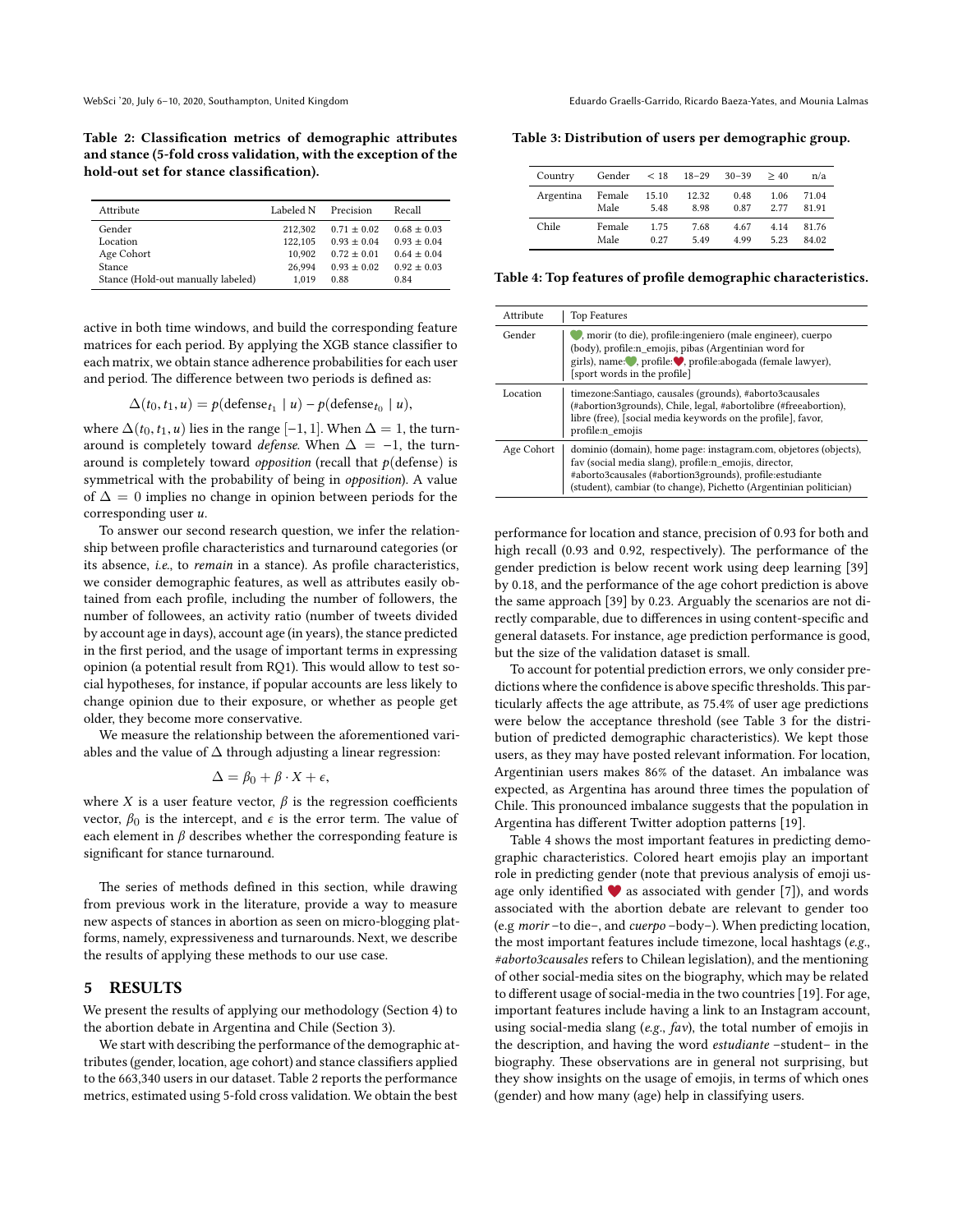Every Colour You Are: Stance Prediction and Turnaround in Controversial Issues WebSci '20, July 6-10, 2020, Southampton, United Kingdom



**Figure 3: Probability distribution of predictions for the training set (self-reported profiles) and the hold-out set used for calibration.**



**Figure 4: Stance distribution per country.**

With respect to stance prediction, the performance exceeds typical values, where precision lies around 85% [9]. In the labeled set, all users had a self-reported stance, which implied an explicit position on abortion. However, the performance achieved on the hold-out set is slightly worse (0.88 precision, 0.84 recall), but is still within a good performance range. This set was comprised with 1,019 manually labeled users, randomly selected from the unlabeled group. Its proportion of labels is slightly more balanced than in the self-reported set: 80% *defense*, 20% *opposition*; compared with 85% and 15%, respectively. Figure 3 shows the distribution of calibrated probability outcomes from the classifier on both datasets, automatically labeled (training set) and hold-out (manually labeled), where calibration was performed using Platt scaling. The training set exhibits two probability peaks, one at each extreme, whereas the hold-out set does not exhibit this behavior, and shows a third peak around 0.4. If we consider an *undisclosed* category, this could signal that people who do not express explicitly their position are more likely to be conservative (*opposition*). To account for this uncertainty, we considered the *undisclosed* category in our analyses. In total, 59.86% of users are in *defense*, 15.24% are in *undisclosed*, and 24.90% are in *opposition* (see Figure 4 for the distribution per country).

In summary, the prediction of profile characteristics yielded results that are on-par with the state-of-the-art in terms of stance and location, which we need to answer RQ1. To answer RQ2, we also need gender and age, so in the regression analysis we only considered profiles with predictions generated with high confidence.

#### **5.1 Stance Expressiveness**

Our first research question is: *how people make use of new technologies to express their positions on controversial issues?* In other words, we want to understand how new forms of communication on the Web enable both, prediction of stance, but also expression, in the sense of explicit adherence to a stance.

Figure 5 shows the top-50 most important features for stance classification, from a total of 1,602 features. Two different emojis appear on the top-50 ( $\bullet \& \bullet$ ), in four different features, as they



**Figure 5: Relevant features for stance prediction. The larger bar chart includes the top-50 features, the embedded bar charts show the frequency of each feature type, and each type's mean and standard deviation of the corresponding importance.**

can appear as terms in tweet content, and as terms in a profile's name. Since feature importance alone does not indicate association with a stance, Table 5 shows the top-30 features associated with each country and stance (including *undisclosed*). The table confirms that the green heart is associated with *defense*, whereas the blue heart is associated with *opposition*, which are the colors adopted by activists to symbolize their position on abortion stance in physical manifestations in Latin America [38]. Other terms show expected associations, such as a focus on *women* (mujeres) and the *right to choose* (decidir) in *defense*, or the focus on *life/death* (vida/muerte/matar), and the *right to be born* (nacer) in *opposition*. Features associated with *undisclosed* are mixed, with a diverse set of generic profile features.

Figure 5 contains two additional charts, with frequency and mean importance per type of feature: emojis, network features (interactions), hashtags, terms in tweets and profile biography, and URLs. The frequency of emojis is smaller than most of the other features (29), with exception of URLs. However, on average, it is one of the most important (mean XGB importance: 0.00234). To validate whether there are differences in the main features, we applied the multiple comparison Tukey's HSD test. The differences between emojis and the rest of the feature types are all significant (rejecting the null hypothesis of no differences, with  $p < 0.001$ ), while the difference between other types is not statistically different, with the exception of tweet terms with network interactions and hashtags. Hence, even though few emojis are related to stance, their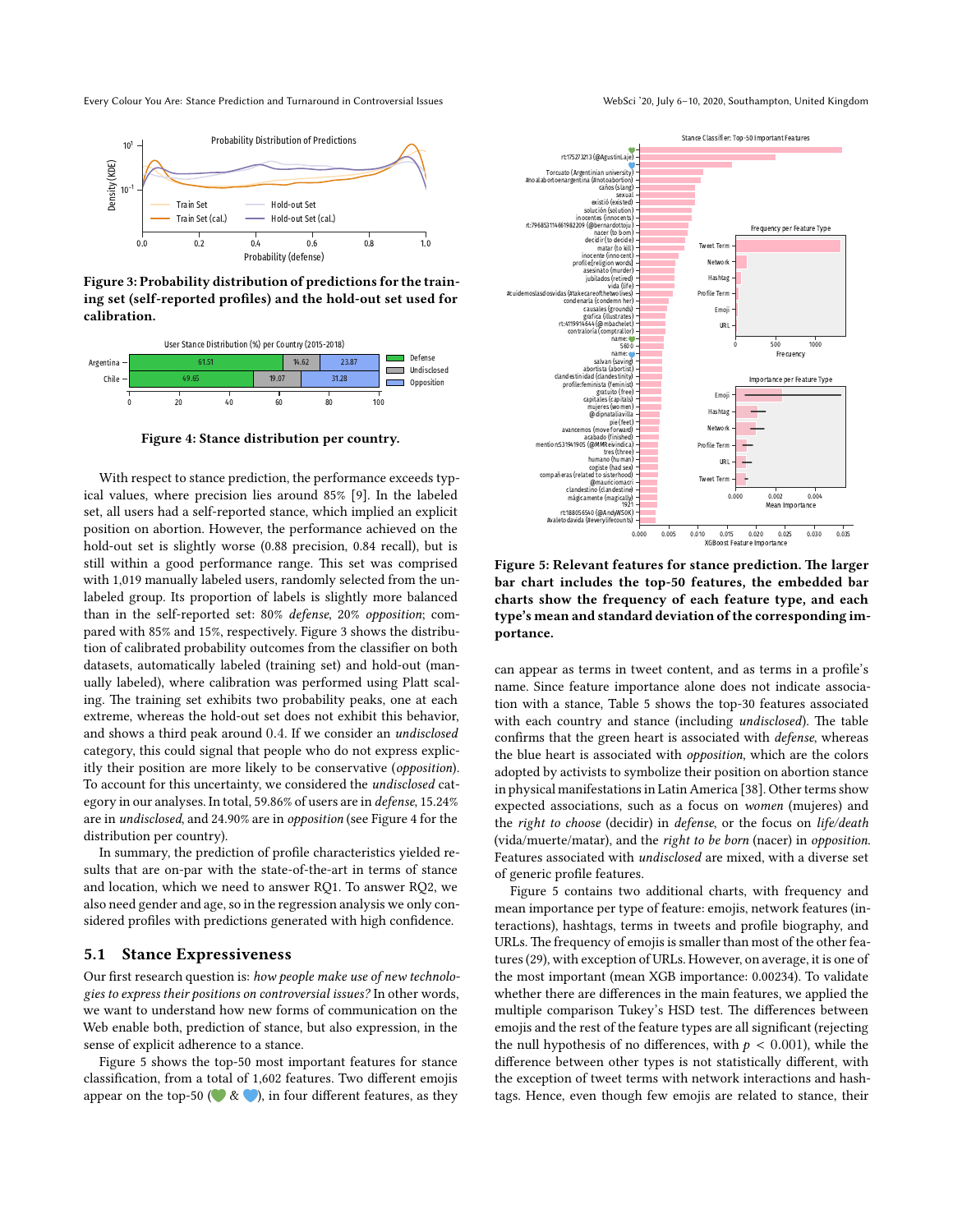#### **Table 5: Top-30 features for stance classification weighted by association to each country.**

| Country   | Defense                                                                                                                                                                                                                                                                                                                    | Opposition                                                                                                                                                                                                                                                                                           | Undisclosed                                                                                                                                                                                                                                                                                                                                                                                                     |
|-----------|----------------------------------------------------------------------------------------------------------------------------------------------------------------------------------------------------------------------------------------------------------------------------------------------------------------------------|------------------------------------------------------------------------------------------------------------------------------------------------------------------------------------------------------------------------------------------------------------------------------------------------------|-----------------------------------------------------------------------------------------------------------------------------------------------------------------------------------------------------------------------------------------------------------------------------------------------------------------------------------------------------------------------------------------------------------------|
| Argentina | , legal, clandestino (clandestine), seguro (safe),<br>gratuito (free), sexual, morir (to die), decidir (to<br>decide), anticonceptivos (contraceptive),<br>educación (education), abortar (to abort),<br>clandestinidad (clandestinity), mujeres (women),<br>años (years), pibas (girls)                                   | $\blacksquare$ , matar (to kill), #aborto (#abortion),<br>profile:n emojis, vida (life), solución<br>(solution), @mauriciomacri, Macri<br>(Argentinian President), nacer (to born),<br>humano (human), niño (kid),<br>@marianoobarrio, abortistas (abortists),<br>asesinato (murder), muerte (death) | profile:n_emojis, [profession words in the profile], [social<br>media words in the profile], [education words in the<br>profile], [family words in the profile], tema (topic), católico<br>(catholic), profile: siempre (always), profile:<br>timezone:Santiago, aborto (abortion), profile:periodista<br>(journalist), ateo (atheist), Cristina (former Argentinian<br>President), favor (favor)               |
| Chile     | mujeres (women), legal, causales (grounds),<br>decidir (to decide), tres (three), despenalización<br>(decriminalization), seguro (safe), gratuito (free),<br>derechos (rights), UDI (far-right Chilean<br>political party), años (years), clandestino<br>(clandestine), protocolo (protocol), bit.ly (link<br>sharing URL) | vida (life), , muerte (death), izquierda<br>(left), niños (kids), asesinato (murder),<br>matar (to kill), ideología (ideology), nacer<br>(to born), negocio (biz), humano (human),<br>aborto (abortion), niño (kid), inocentes<br>(innocent), crimen (crime)                                         | timezone:Santiago, profile:n emojis, [profession words in<br>the profile], [education words in the profile], estaría (would<br>be), [family words in the profile], profile: música (music),<br>profile: periodista (journalist), profile: siempre (always),<br>provida (profile), profile: gusta (like), [social media words in<br>the profile], profile: fanático (male fan of), gente (people),<br>profile:ex |



**Figure 6: Probability distribution of turnaround.**



#### **Figure 7: Stance turnarounds per country.**

predictive power is higher than language associated with abortion stances, and higher than other types of features.

As answer to RQ1, we observe that emojis significantly express stance in a way that mirrors physical manifestations, either as a symbol of adherence (in the name), or as a symbol of support in discussion (in tweet content). We discuss this further in Section 6.

#### **5.2 Stance Turnarounds**

Our second research question is: *which demographic and profile factors characterize opinion change?* To answer it, we study two time windows of three months in two consecutive years: May, June, and July, in 2017 and 2018. During these months in 2017, the Chilean Senate approved the abortion bill proposed by President Bachelet (see Figure 1). One year later, a free abortion bill was being discussed in Argentina, during the government of President Macri. Given that the new Chilean law allowed abortion on three grounds, the possible approval of a free abortion in Argentina was likely to influence the following discussion in Chile. Thus, we hypothesize that the discussion in Argentina during 2018 was a moment to express a potentially updated view on abortion, with respect to the previous year, particularly for Chileans, but also for Argentinians who participated in the 2017 debate.

In our dataset, 11,931 users participated in the discussion during both periods, and for whom we have a predicted age and gender with high confidence. In this subset, the proportion of Chilean accounts is greater than in the full dataset (31% instead of 14%), as Argentinian users tended to participate in the discussion only in 2018. Figure 6 shows the distribution of probability differences for the users appearing in both periods. Chilean users present a symmetric distribution, suggesting that the majority of users maintained their



#### **Figure 8: Regression factors and their confidence intervals from stance turnaround regression.**

views (see Figure 7), whereas Argentinian users exhibit a clear tendency to change *toward defense*.

To infer which demographic and content factors were important in determining a turnaround, we performed a linear regression over the turnaround metric ∆. The independent variables of the regression included the demographic factors predicted for each user and profile characteristics, such as number of followers, followees, activity ratio, account age, and the usage of colored emojis. The number of followers, followees and activity ratio were logtransformed due to their skewed distributions.

The model exhibited a good fit of the data (adjusted  $R^2=$  0.397,  $MSE = 0.1011, F = 524.2, p < 0.001, Log-Likelihood LL = -458.70.$ According to the adjusted  $R^2$  coefficient, the model explains 40% of the variance in stance turnaround. Figure 8 shows the regression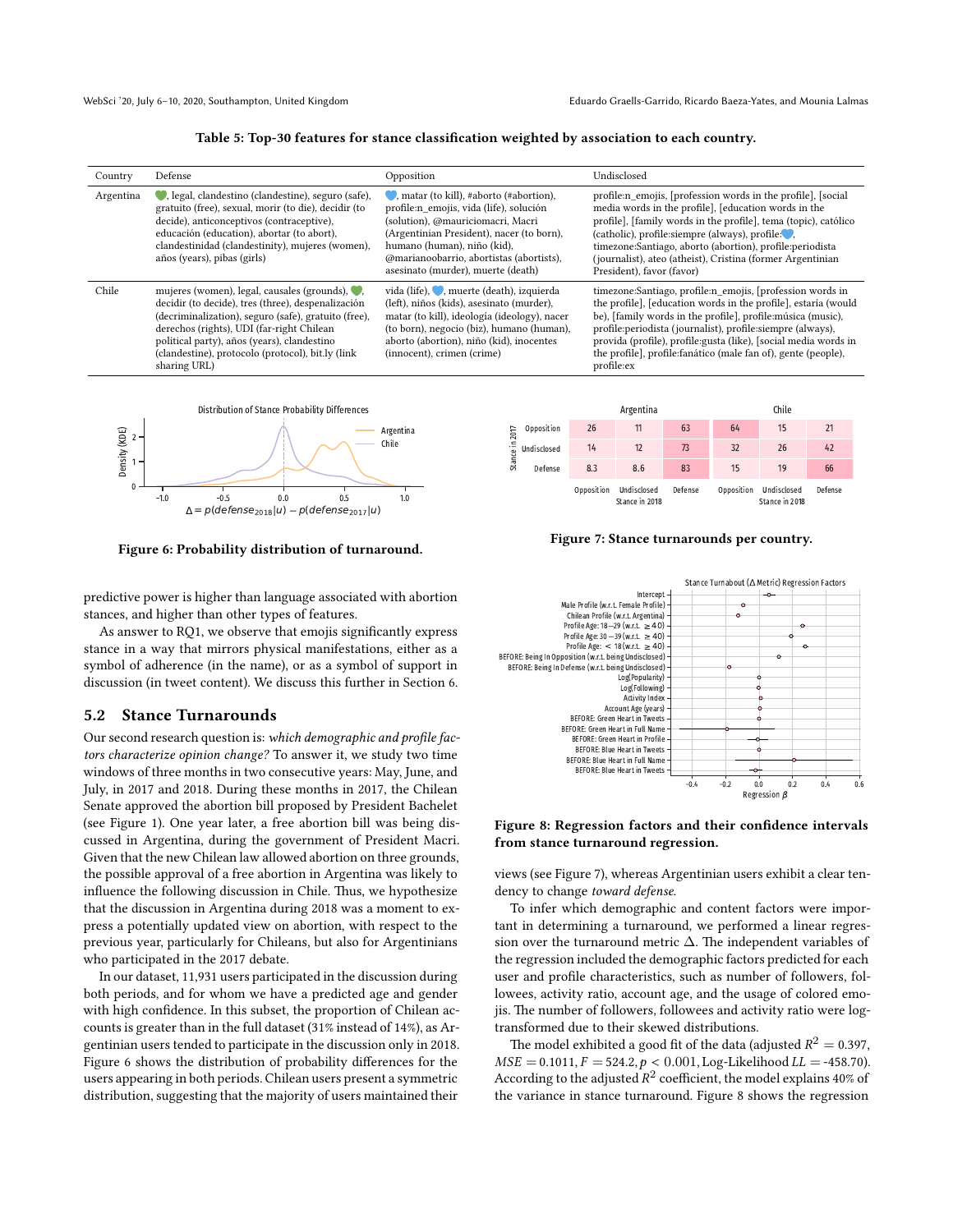factors with their confidence intervals. As some variables were categorical, the regression used dummy variable coding, and thus, some categories are reference values that are encoded in the intercept. Keeping in mind that positive factors indicate leaning toward *defense*, and negative factors indicate leaning toward *opposition*, one can see that males tend to turnaround toward *opposition* (male  $\beta$  = -0.0942) in comparison to females. Also, as people gets older, their turnaround difference changes from toward *defense* to *opposition* (from  $β = 0.2757$  for < 18,  $β = 0.2587$  for 18–29, and  $\beta = 0.1912$  for 30–39, with  $\geq 40$  as reference).

Even though the distribution of differences in Chile is symmetrical, in comparison to Argentina, Chileans lean toward *opposition*  $(\beta = -0.1624)$ . Network metrics (popularity and following) are not significant; conversely, the amount of activity as well as the age of the account are positively related with turnaround toward *defense*  $(\beta = 0.0103$  and  $\beta = 0.0051$ , respectively), meaning that active and old accounts are more likely to be in *defense*. Surprisingly, the usage of emojis was only significant for  $\bullet$  in tweet content during the first period ( $\beta$  = 0.0051).

To conclude, stance turnaround happens as shown in the probability distribution in Figure 6. Moreover, publicly available features (profile characteristics and emoji usage) plus other predictable attributes (demographics) provide a solid baseline to analyze stance turnaround in quantitative terms as shown in Figure 8, effectively answering our research question.

# **6 DISCUSSION**

We discuss the main implications of this work, in terms of *technological means of expression* and *stance turnarounds and demographic composition*. We also discuss the limitations of our work.

**Technological Means of Expression.** The identification of political stance through color is not new. Women's causes in the last century have been associated with green, white, and purple, expressed through clothing accessories [33]. However, in non-Spanish speaking countries these causes did not include abortion rights. In Latin America, the usage of colors also emerged from feminist movements [38], and, as our results indicate, this phenomenon is manifested in web platforms, not only for feminist positions regarding abortion  $($  ), but also for opposition to abortion rights ( $\bullet$ ). In the last decade, emoji input has been a common feature in modern user interfaces, although they have been commonly used as a emotional device rather than a political one. Compared to other web-based means of expression, emojis have emerged in the abortion discussion using out-of-domain symbolism. For instance, hashtags tend to include concepts, dates, and mottos relevant to the issue under discussion, and are indeed related with protests [37]. Conversely, these emojis have an arguably neutral appearance (a metaphorical heart) and a color that is not necessarily associated with a political party [38]. Their current prevalence, and the adoption of younger generations of emojis as a natural device to engage in conversation, imply that future studies should reconsider whether text-only insights still apply, and whether removing nondomain/non-textual context eliminates powerful signals.

**Stance, Turnarounds and Demographic Composition.** Abortion is also a public health issue, and domain experts in health have pointed out that, even though the Twitter population is biased [1],

if done carefully, Twitter allows to measure what "the public is *actually* seeing," an understanding that would help to design communication strategies regarding abortion legislation and medical practice [23]. Previous work has improved the understanding of *who* is this public, by measuring its representativeness of the general population [19]; here we observed that demographic factors and profile characteristics explain a significant amount of the variance in stance turnaround between two specific periods. A main implication of this result is that the proposed methodology can be applied to measure how people react to specific events, which may be political, but may also be communication strategies to improve views on public health interventions.

**Limitations.** Our work is scoped in several aspects. First, the lack of ground truth makes our evaluation strictly based on the data labeled or inferred from self-reported information. Moreover, as the Twitter Streaming API is a sample, the dataset does not cover the entire discussion on the platform. However, our previous work showed that insights derived from this dataset match those from nationally representative surveys [18]. Second, our methodology needs further validation. Individual steps can be evaluated, such as a formal comparison of the classifier with other approaches [39], and measuring the classifier performance in turnaround scenarios with labeled data. Finally, our main insight is the identification of previously unseen features, but we cannot rule out the possibility that other important features were excluded due to our seed keyword identification processes. A sensitivity analysis of seed keywords should be performed.

### **7 CONCLUSIONS**

In this paper we characterized the expressiveness and turnarounds of stances in controversial issues. We did so by performing a longitudinal analysis of the abortion debate in two Latin-American countries, Argentina and Chile. We empirically quantified these phenomena using established methods from the literature, finding that, even though abortion is not a new topic, the resources being employed to take a stance and express it are evolving, as the Web does; and that it is possible to characterize changes in opinion according to demographic factors and profile characteristics. Gradient-boosted trees showed potential in the context of abortion debate, enabling the propagation of self-reported attributes and our own knowledge about the issue, but also the identification of novel ways in which people express their stance. The inclusion of demographic and profile characteristics on turnaround analysis show that it is possible to evaluate the effect on stance of legislative events, and potentially other types of interventions, such as communication strategies for public health awareness.

In 2010, in the rise of Twitter and other social platforms, a famous article from The New Yorker stated that the revolution will not be tweeted [17]. Times have changed: our results show that these platforms reflect important aspects of physical manifestation in events that span multiple years, and that people adopt new means to express themselves and communicate their positions. The Web has the potential to act as a positive influence on how people relate to others, and future work should look into how new & old ways of communication (such as emojis, memes, and short videos)